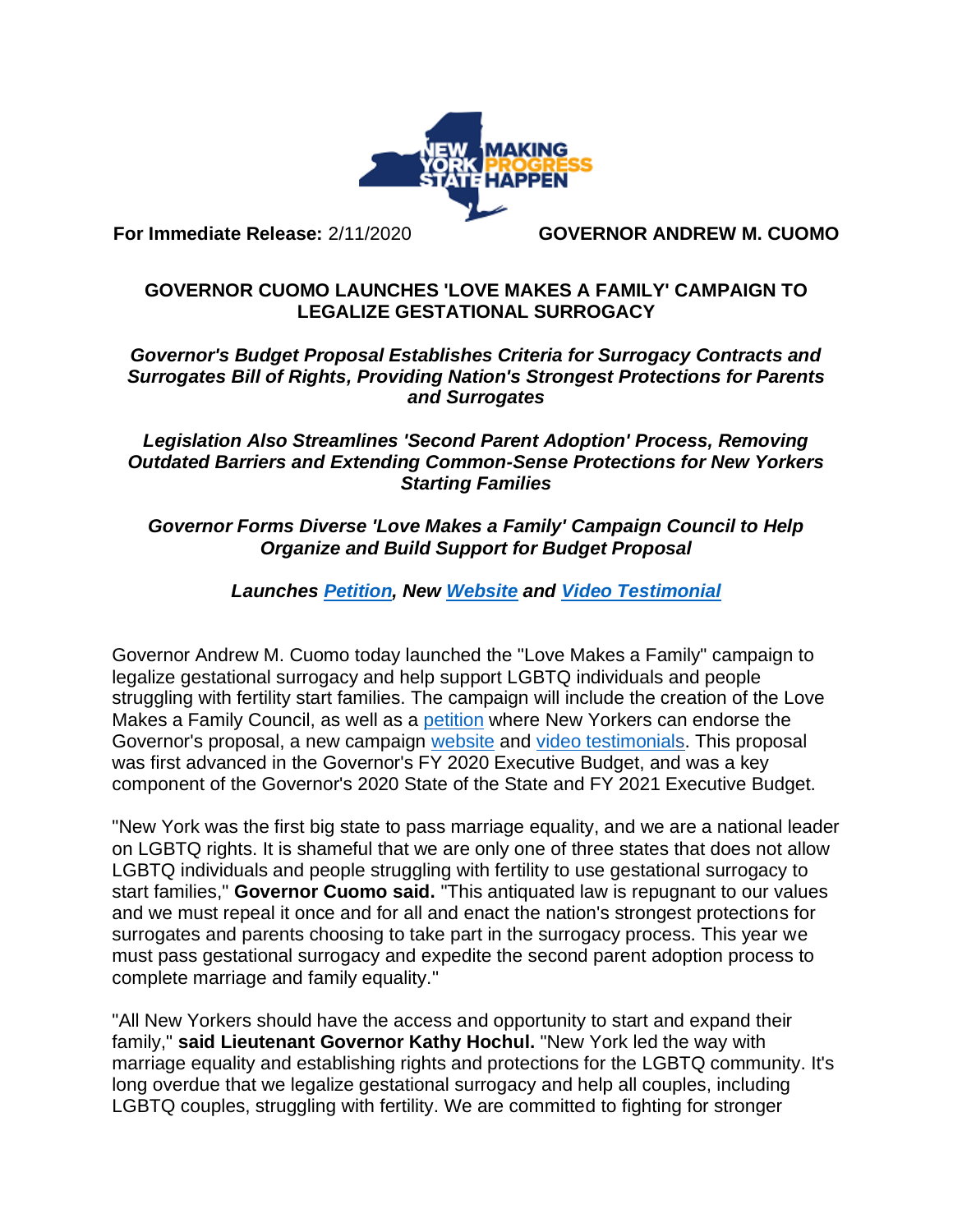protections for surrogates and parents and supporting families across the state as part of our overall efforts to establish full equality for all."

**Andy Cohen said,** "I came to New York years ago so I could live my life openly, but I had to leave New York to start my family. New York has long been a leader in advancing the interests of women and the LGBTQ community, and it's time to keep that tradition alive by passing the Child-Parent Security Act. With the Love Makes a Family Campaign, Governor Cuomo is leading the charge to protect modern families."

**Michelle Buteau said,** "There are so many misconceptions out there about surrogacy. I hope by talking about it, and by telling our stories, that we can start to correct the misconceptions, and work together to make it one step easier for women who have already endured so much. I want to thank Governor Cuomo for his leadership in making surrogacy a priority - because Love Makes a Family, no matter how that family is created."

**Reshma Saujani, founder and CEO of Girls Who Code, said,** "For so many people, surrogacy is a shot where there wasn't one. Hope where there wasn't any. It's a blessing. It's love. It's time for New York State to pass the Child Security Act. Our families, surrogates, and children deserve the full support and protection of a modernized family law."

**Alexis Cirel, New York Women's Bar Association, said,** "It is almost impossible to believe that women with fertility issues must travel out-of-state to have a child through surrogacy. Surrogacy is a safe and regulated practice in many states that allows couples who cannot conceive on their own to bring a child into this world and start a family of their own. I support the Governor's proposal to help countless families by legalizing surrogacy in New York, and I thank him for not giving up on this important fight."

**Amanda Rice, Founder and CEO of The Chick Mission, Inc., said,** "The Chick Mission applauds Governor Cuomo on his renewed push to legalize gestational surrogacy in New York State in 2020. For many cancer survivors struggling with fertility issues post treatment, surrogacy provides an incredible opportunity to bring a child into the world. We support the Governor's plan to make surrogacy legal in New York."

**Denise Seidelman, Academy of Adoption and Assisted Reproduction Attorneys, said,** "Infertile families in New York deserve the opportunity to build families of their own safely and without having to travel across the country to do so. It is past time to fix our state's antiquated laws that inhibit New Yorkers from taking advantage of all family building options, and we thank Governor Cuomo for his ongoing commitment to legalizing gestational surrogacy and updating New York State's parentage laws for children conceived with the assistance of medical technology."

### **Glennda Testone, Executive Director of The Lesbian, Gay, Bisexual & Transgender Community Center, said,** "LGBTQ New Yorkers continue to have to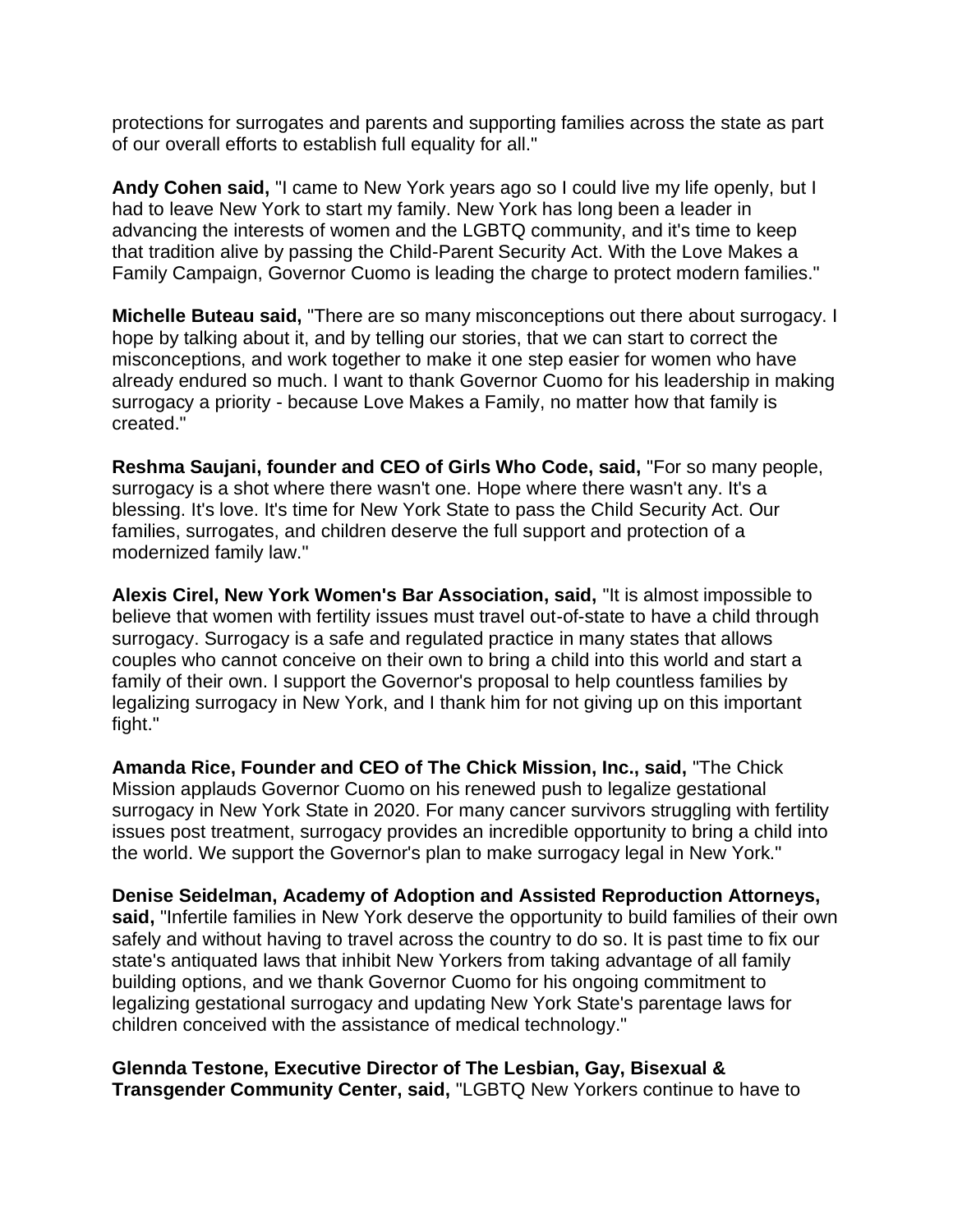fight for the right to conceive by surrogacy, even as that right has been granted in many other states. New York State must lead by example in protecting and advancing the rights of LGBTQ people who simply desire to have a family, like so many other New Yorkers. Governor Cuomo's proposal shows that he continues to lead the charge for LGBTQ equality."

**Kristen Prata Browde, Board President, LGBT Bar Association of New York, said,** "Surrogacy is how couples with fertility issues and LGBTQ New Yorkers get their families started. I'm grateful that Governor Cuomo is standing with us - as he has consistently - and I know that like us, he won't stop until this landmark legislation is the law in New York."

**Risa Levine, RESOLVE: The National Infertility Association, said,** "Infertility is hard enough without having to travel out of state when you discover you need the help of a surrogate. It's time to reverse New York's antiquated law and help infertile couples have a chance at a family they deserve."

**Stan J. Sloan, CEO of the Family Equality Council, said,** "Every human has a fundamental right to have a family. We cannot continue to tell women and LGBTQ New Yorkers who wish to work with a surrogate that this right does not apply to them because of an antiquated law that our legislators refuse to change. I thank the Governor for being a champion of progress and I stand with him in continuing to call for an end to the ban on gestational surrogacy."

Members of the Love Makes a Family Council include:

- Andy Cohen, Bravo TV producer and host
- Michelle Buteau, stand-up comedian, actress and podcast host
- Reshma Saujani, Girls Who Code
- Alexis Cirel, New York Women's Bar Association
- Amanda Rice, The Chick Mission, Inc.
- Brian Esser, Equality New York
- Cathy Sakimura, National Center for Lesbian Rights
- Christine Quinn, WIN
- Cynara Charles-Pierre, Parent
- Cynthia Dames, New Pride Agenda
- Denise Seidelman, Academy of Adoption and Assisted Reproduction Attorneys
- Glennda Testone, LGBT Center
- Guillermo Chacon, Latino Commission on AIDS
- Kelsey Louie, Gay Men's Health Crisis
- Kiara St. James, New York Transgender Advocacy Group
- Kristen Prata Browde, LGBT Bar Association of New York
- Risa Levine, RESOLVE: The National Infertility Association
- Richard Grazi, American Society for Reproductive Medicine
- Rod Townsend, Stonewall Democrats of NYC
- Ron Poole-Dayan, Men Having Babies
- Rose Christ, Stonewall Democrats of NYC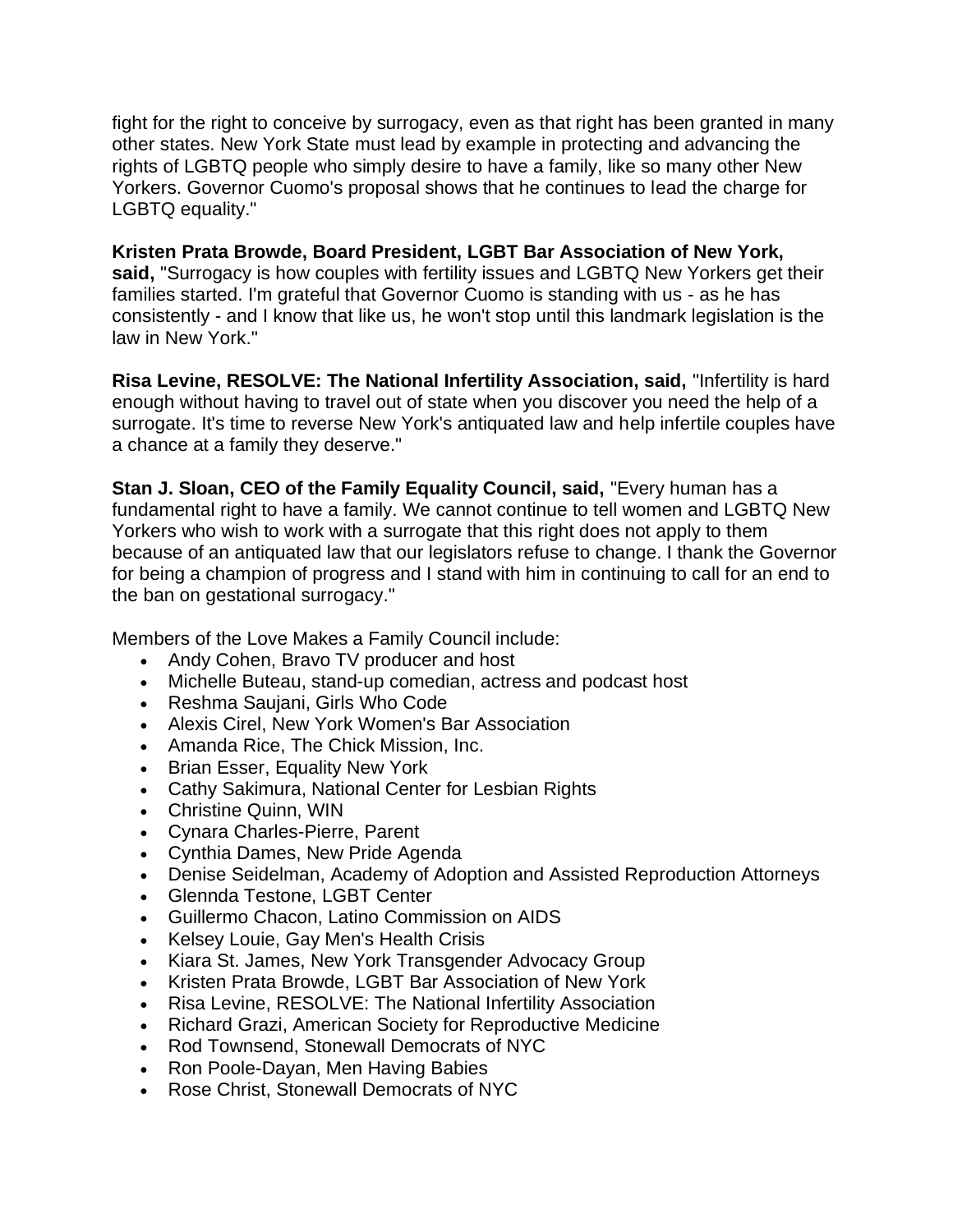• Stan Sloan, Family Equality Council

Current New York law prohibits gestational surrogacy, creating legal uncertainty for parents using reproductive technology to conceive a child. The Governor's proposed legislation will establish criteria for surrogacy contracts and a surrogacy bill of rights that would provide the nation's strongest protections for surrogates and parents and streamline the "second parent adoption" process, removing outdated barriers and extending common-sense protections for New Yorkers looking to start their families.

The new legislation will:

- Lift the State's harmful ban on gestational surrogacy. Under current law, paid surrogacy is punishable by a fine, and unpaid surrogacy agreements are unenforceable and not legally binding.
- Create the Surrogates' Bill of Rights, which will guarantee the strongest protections in the nation for surrogates, ensuring the unfettered right of surrogates to make their own health care decisions, including whether to terminate or continue a pregnancy, and that surrogates have access to comprehensive health insurance and independent legal counsel of their choosing, all paid for by the intended parents.
- Create legal protections for parents of children conceived by reproductive technologies such as artificial insemination and egg donation.
- Establish criteria for surrogacy contracts to protect all parties in the process.
- Eliminate burdensome and often expensive barriers for "second parent adoption," instead requiring a single visit to court to recognize legal parenthood while the child is in utero.

### **Legalizing Gestational Surrogacy**

Governor Cuomo has long championed the rights of LGBTQ individuals and has sought to ensure that all New Yorkers have equal ability to start and raise families in this State. Gestational surrogacy provides same-sex couples and people struggling with fertility the ability to conceive a child with the help of medical advances in assisted reproduction. Current state laws not only ban gestational surrogacy, but also fail to clearly define who the legal parents are when a child is conceived via reproductive technology. Fortyseven other states permit gestational surrogacy. Governor Cuomo will once again champion legislation to lift this ban.

### **Streamlining "Second Parent Adoption"**

The legal process known as "Second Parent Adoption" currently presents many antiquated barriers to individuals, particularly same-sex couples, seeking to adopt their partner's biological child.

The process can take about a year and imposes many burdensome expenses, including lawyer's fees, court fees and fees for the mandatory home visit from a social worker that can cost up to \$5,000. Petitioning parents must also provide a letter stating their position and salary, a letter from their primary physician, a letter from the child's pediatrician stating the child is in good health, a list of every residence the petitioning